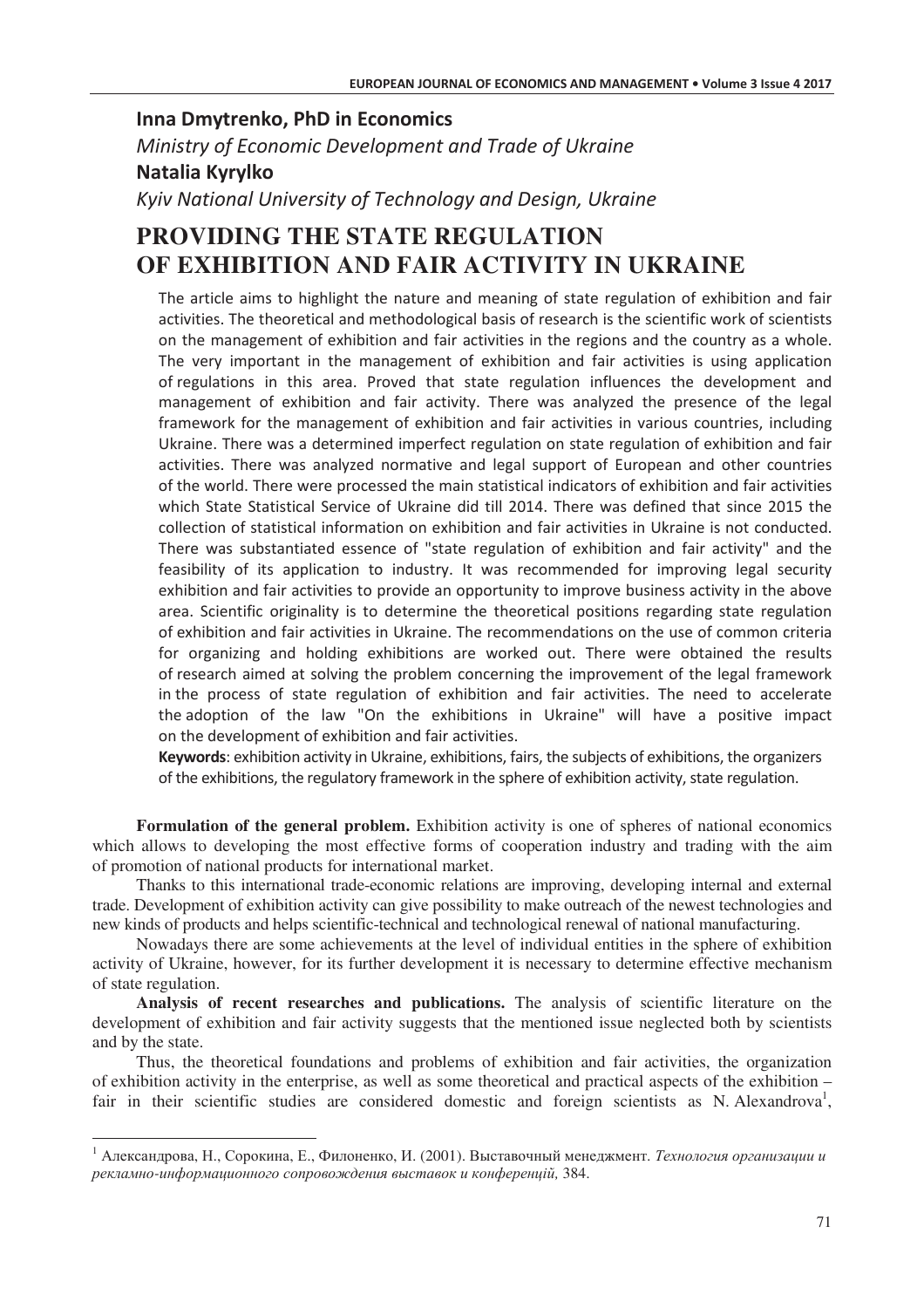I. Gryshchenko, N. Krakhmalyova<sup>1</sup>, Y. Goncharov<sup>2</sup>,  $Y. Gusev<sup>3</sup>$ .  $Jim$  Blythe<sup>4</sup>,  $,$  G. Zakharenko<sup>5</sup>, Y. Krytsotakys<sup>6</sup>, V. Pekar<sup>7</sup>, V. Petelin<sup>8</sup>, and many others.

I. Gryshchenko, A. Golitsyn, L. Lukashova, B. Kolesnikov<sup>9</sup> researched the management of exhibition and fair activities in the region and the country as a whole.

Marketing approaches to exhibitions and fairs, exhibiting features of a particular industry are subject to a significant amount of research of managers and marketers, including I. Bagrova, V. Vlasyuk, O. Getman, Y. Goncharov, O. Grigorenko, O. Humenna, L. Nazarenko, V. Pyetyelin, N. Redina, A. Romanova, I. Filonenko.

Questions about solving problems of exhibition and fair industry in Ukraine and ways of overcoming the existing problems in this area are important, as has become the object of public attention and monitoring, as is a significant factor that stimulates the development of all sectors of the national economics.

**Setting objectives.** The main goal of this article is a research of the development of exhibition and fair activities in Ukraine, to identify existing negative phenomena that hinder the development of the industry in order to justify the necessity of state regulation of exhibition and fair activities, and defining the boundaries of state to regulate this industry in Ukraine.

**Research results.** The policymaking body – the State Committee of delivery regulates direct function of establishing contacts between producers and consumers in a planned economy. Producers demonstrate achievement of the economy at the shows with the view to facilitating the introduction of advanced technology and advanced methods of labor.

In Ukraine the development of exhibition activity on market principles began only in the mid 90 the century. Including in 1992 the first exhibition started in the modern sense of the word, and in 1994 there were international exhibitions. Since 2003, there are observed increase in the number held exhibitions, individual exhibitions spaces, construction of modern exhibition centers and improving quality standards.

Among the entities that are involved in exhibition activity begins competition, the main method of which is focus on the formation of trade fairs as a tool of regional development through the growth of economic benefits from their implementation. At this time there begins distribution of exhibitions not only a regional focus, but also specialization.

At the same time, modern exhibition centers are being created that meet international standards, including "KyivExpoPlaza" (c. Kyiv, exhibition area of 28 thousand sq. meters); "International Exhibition Center" (c. Kyiv, 27 thousand sq.meters); Expocentre of Ukraine (m. Kyiv, 10 thousand sq. meters); Kyiv International Contract Fair (m. Kyiv, 59 thousand sq. meters). "ACCO International" (c. Kyiv, 2.8 thousand sq. meters), "Lemberg" (c. Lviv. 7 th. sq. meters); "RadomyrEkspohol" (c. Kharkov, 6 th. Sq. meters), "Meteor" (c. Dnepropetrovsk, 4 th. sq. meters).

To improve the image of the exhibition events such domestic companies as LLC "ACCO Internashynal", LLC "Euroindex" Exhibition Federation of Ukraine, LLC "Expocentre" Meteor"," International Exhibition Center "," KyivExpoPlaza ", LLC" Kyiv Contract Fair " GP "Premier Expo" LLC "Ukrainian center of international exhibitions, conferences and forums" became a member of the World Association of exhibition industry (UFI).

Thus we can say that the exhibition and fair industry in Ukraine completed its formation.

For monitoring the exhibition and fair activities, and to assess the effectiveness of the exhibition organizers and exhibition centers State Statistics Service of Ukraine annually until 2014 carried out the state statistical observation form number 1 exhibition "Report on exhibitions." According to the order

 $^1$  Грищенко, І.М., Крахмальова, Н.А. (2006). Ринкові аспекти виставкової діяльності в Україні на сучасному етапі. Актуальні проблеми економіки, 9, 113-119.

<sup>&</sup>lt;sup>2</sup> Гончаров, Ю.В. (2009). Розвитку галузі – наукове підґрунтя! *Вісник КНУТД*, 2 (46), 98-104.

<sup>&</sup>lt;sup>3</sup> Гусев, Э.Б., Прокудин, В.А., Салащенко, А.Г. (2005). Выставочная деятельность в России и за рубежом. *чебно-методическое пособие. Москва, 516.* 

<sup>4</sup> Blythe, Jim (1999). Visitor and exhibitor expectations and outcomes at trade exhibitions. *Marketing Intelligence & Planning, Vol. 17 Issue: 2,* 100-110, doi: 10.1108/02634509910260959.<br><sup>5</sup> 3 axanatus: F.H. (2006), *Busmasus: maxuuus u maxuanaya yanaxa* A

Захаренко, Г.П. (2006). *Выставка: техника и технология успеха*. Москва, 232.

 $^6$  Критсотакис, Я.Г. (1997). *Торговые выставки и ярмарки. Техника участия и коммуникации.* Москва, 224.

 $^7$  Пекар, В.О. (2009). Основи виставкової діяльності. Навчальний посібник. Київ, 348.

 $^8$  Петелин, В.Г. (2005). *Основы менеджмента выставочной деятельности*. Учебник. Москва, 400.

<sup>&</sup>lt;sup>9</sup> Колесніков, Б.П. (2008). *Виставкова діяльність в умовах європейської інтеграції України. Донецьк, 101.*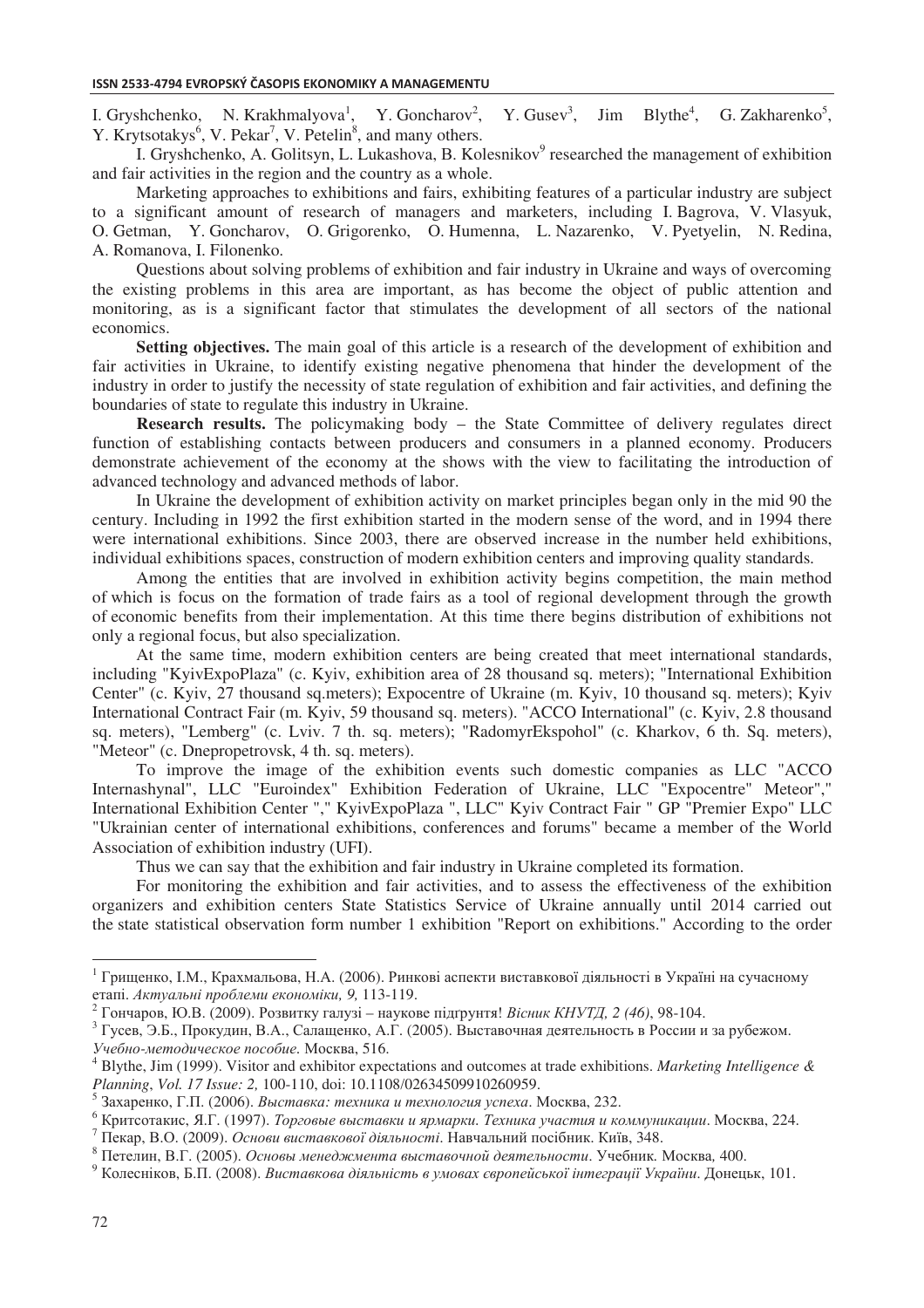of the State Statistics Committee of Ukraine of 14.05.2014 number 138 is declared void the Order of the State Statistics Committee of July 12, 2010  $\mathcal{N}$  267 "On approval of state statistical observation number 1 exhibition (annual)" Report on exhibitions in the year 20 \_\_\_." Therefore, since 2015 the collection of statistical information on exhibition and fair activities in Ukraine is not conducted.

According to the State Statistics Committee of Ukraine since 2010 the number of total exhibition organizations in Ukraine are reduced. Thus, in 2013, organizers of exhibitions and exhibition center held 922 exhibitions, which is 9.6% (or 88 events) less than in the year of 2012 and by 21% (or 194 steps) – to 2011 (Fig. 1).



**Fig. 1. Holding of exhibitions and fairs in Ukraine for the period 2009 – 2013 years**  (compiled by the authors based on data from the State Statistics Committee)<sup>1</sup>

The reduction of exhibitions and fairs in Ukraine is due to a decrease in business activity of economic entities in general, and the reduction of economic entities in the field of exhibitions and fairs (in 2011, the number of organizers of exhibitions and fairs in Ukraine amounted to 107, in 2012 – 96 and  $2013 - 94$ ) – Table. 1.

Table 1

| Year<br><b>Indicator</b>                                                                         | 2009       | 2010       | 2011       | 2012       | 2013       | 2013<br>$\%$<br>to 2009 |
|--------------------------------------------------------------------------------------------------|------------|------------|------------|------------|------------|-------------------------|
| Number of individual subjects exhibiting - all<br>of them: – organizers of exhibitions and fairs | 123        | 129        | 126        | 114        | 112        | 91,1                    |
| - exhibition centers                                                                             | 106<br>17  | 111<br>18  | 107<br>19  | 96<br>18   | 94<br>18   | 88,7<br>105,9           |
| The number of exhibition events $-$ all of them:<br>$-$ exhibitions $-$ fairs                    | 1076       | 1127       | 1116       | 1010       | 922        | 86,7                    |
|                                                                                                  | 512<br>564 | 510<br>617 | 497<br>619 | 480<br>530 | 403<br>519 | 78,7<br>92,0            |
| The<br>built up area<br>of<br>exhibition<br>total<br>organizers, thousand sq. m                  | 1267       | 1268       | 1283       | 1040       | 909        | 71,7                    |
| The total exhibition area exhibition centers.<br>thousand sq. m                                  | 196        | 206        | 202        | 201        | 201        | 102,6                   |
| The number of participants of exhibitions, ed.                                                   | 68745      | 73367      | 69616      | 62645      | 55895      | 81,3                    |
| Number of visitors of exhibitions, thousand                                                      | 10629      | 11161      | 9351       | 6732       | 5597       | 52,7                    |

**Dynamics of the main indicators of exhibition activity in Ukraine for the period 2009-2013**  (compiled by the authors based on data from the State Statistics Committee)

<sup>1</sup> Осауленко, О.Г. (2014). Виставкова діяльність в Україні за 2013 рік, 51. <https://www.expo.org.ua/ua/statistics.php>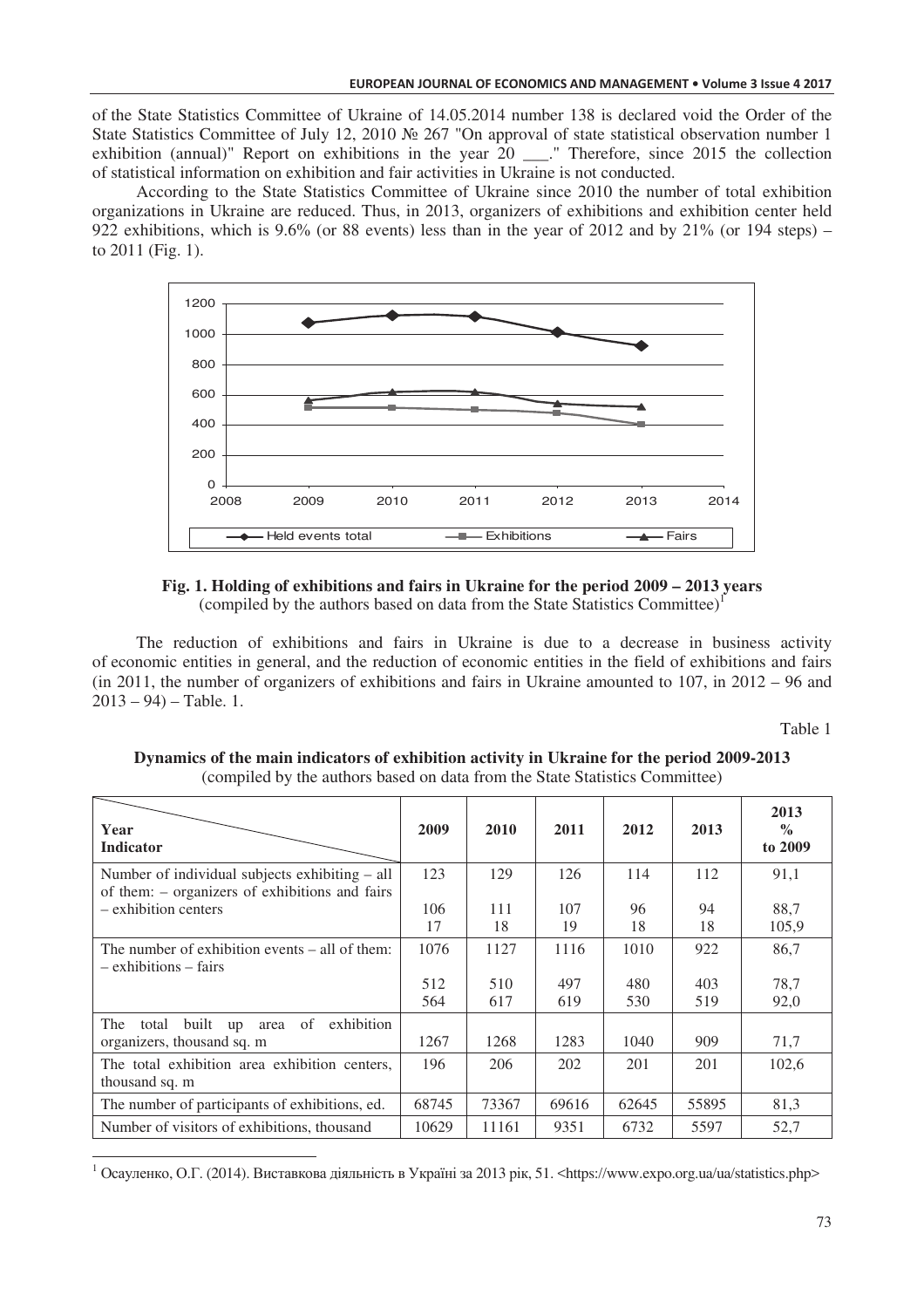Analysis of foreign experience of legal regulation of exhibition and fair activities shows that the regulation of such activities in Member States based on national regulations, taking into account the European Commission Explanation of 16.12.1997 p. 8ES number (97) 2338 on application of single market rules in the field of exhibitions, as well as the Convention on international exhibitions of 22.11.1928 p.

In countries such as Italy, USA, Spain are legal instruments that govern the exhibition and fair activities.

For example, in Italy in 1994 by decree of President of the Republic were approved procedures, simplifying administrative procedures related to the organization and holding of exhibition and fair activities.

In the US there are relevant laws and regulations, such as:

– Law "On the part of the United States in international exhibitions", which contains provisions for the participation of the US government in international exhibitions held in the United States and provide for the implementation of government support exhibitions and fairs;

– Law "On trade fairs," which is set import exhibits, equipment and materials for exhibitions and fairs held in the United States;

*–* Certified trade fairs, according to which the Ministry of Trade US annually finances the participation of private firms in nearly 80 fairs;

– Program for international buyers, according to which every year in approximately 20 trade fairs and exhibitions, which are held in the United States encouraged the participation of foreign importers.

At the same time, laws on annual appropriations are foreseeable allocation of funds for specific exhibitions for a number of federal agencies and other organizations of the United States.

In Spain, there is a law "On regulation exhibiting Autonomous Region of Madrid", providing the best quality products and the exposed parts in exhibiting interested economic sectors. The main tasks of the state policy in the field of exhibition and fair activity – is strengthening state support for the development of national economy, creating favorable conditions for the release of domestic producers on domestic and foreign markets, promotion of renewal of domestic production, investment for the development of the national economy.

In Germany, government regulation of exhibition and fair activities is rather limited, introduced "Self-disciplining rules" force of the German economy for trade fairs and exhibitions (AUMA), which was carefully designed to the typology of fairs and exhibitions in the country and Society for Voluntary Control (FKM) that distributes proven collected by the same rules of statistical material exhibition space, exhibitors, visitors and others. Limited legal framework of exhibiting has a deterrent effect on the organization of international exhibitions.

In Italy, the administration of exhibitions is divided between the regions and the central government. Areas authorize exhibitions, trying to avoid competition between them. The central government controls the quality of international exhibitions. Regional government solves the issue of participation of enterprises in foreign exhibitions regionally and Institute for Foreign Trade of Italy – solves the issue of participation of enterprises in national exhibitions. "Framework law of exhibition industry" number 7 of January 11, 2001 regulates the scope of exhibition and fair activities. In our opinion, management of exhibitions distinction has a negative impact on the activities in the process of contribution to the spread of "artificial" competition.

In France, exhibitions and fairs are governed by Ordinance number 45 – 2088 of 11 September 1945 "On the exhibitions and fairs", which sets out the procedure for organizing exhibitions in the country. At the same time in the following years there was made a list of government regulations that supplement them and sometimes cancel provisions of the that document (for example, the resolution number 69-948 on 10 October 1969 "On the exhibitions and fairs" essentially negate the aforementioned Article 1 ordinance $)^{1}$ .

In the US, there are the law "On the part of the United States in international exhibitions", which contains provisions for the participation of the US government in international exhibitions held in the country. Law "On trade fairs," enacted in 1959, makes the import regime exhibits, equipment and building

<sup>&</sup>lt;sup>1</sup> *Ordinance number 45-2088 of 11 September 1945 (1969)* "On the exhibitions and fairs" <https://www.worldefficiency.com/REF/REF\_WorldEfficiency/documents/WE2017\_OFFRE-PRE-ORDER-FORM-complet-UK.pdf?v=1493912610>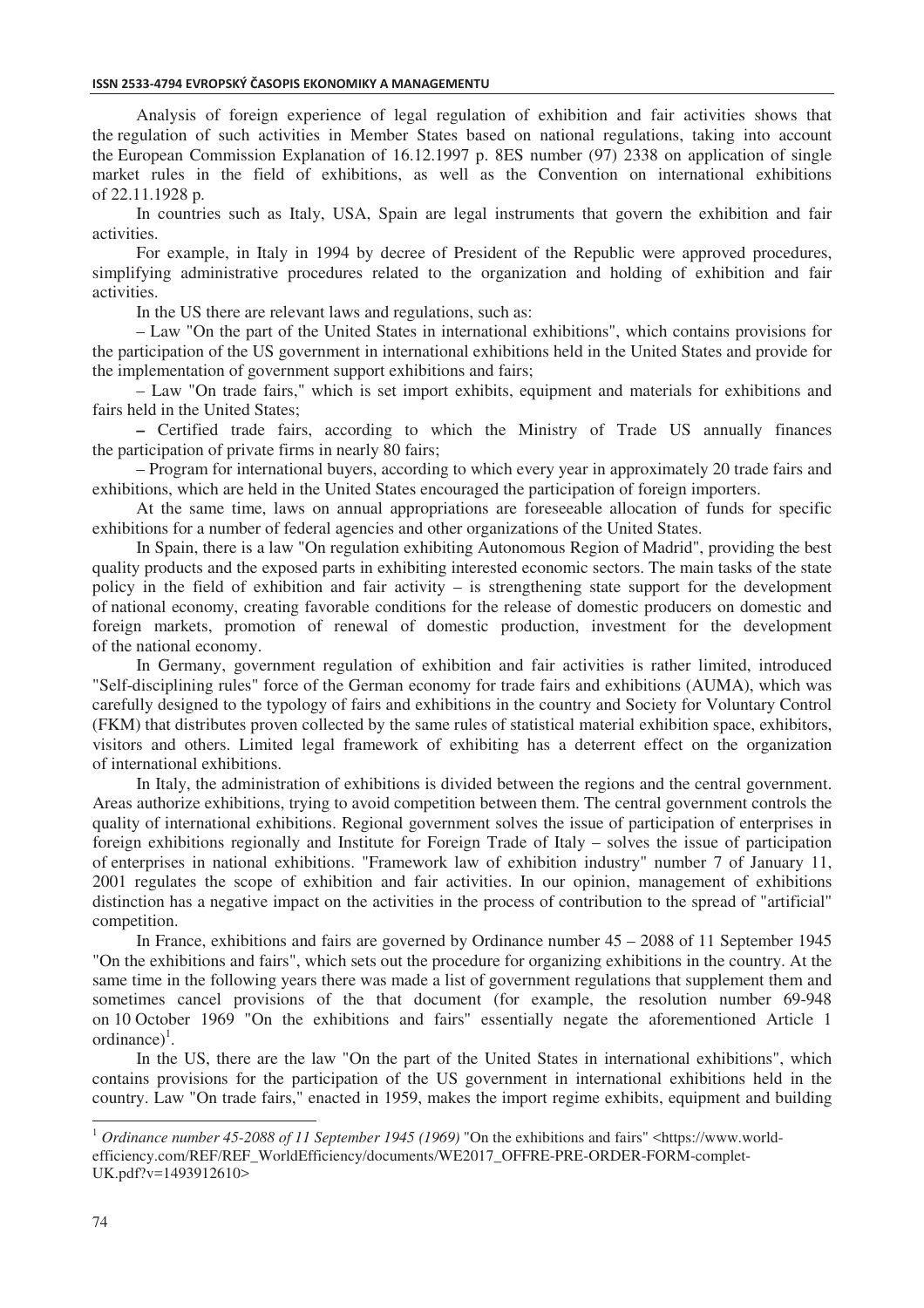materials for exhibitions and fairs held in the United States. The laws on annual appropriation provide for the allocation of funds for the financing of individual exhibitions for a number of federal agencies and other organizations of the United States. There are local programs witch operate to support exhibition business in some US states. At the same time, today the matter of Ukraine exhibition and fair activities is defined by general legislation, such as civil, commercial, tax, Budget Code of Ukraine etc. in particular:

– the question of the customs regime of temporary import of goods for display or use at exhibitions, fairs, meetings and similar events is governed by the Customs Code of Ukraine (Articles  $103$ ,  $105$ )<sup>1</sup> and the Convention on Temporary Admission (c. Istanbul, 1990), the which Ukraine joined 24.03.2004 under the Law of Ukraine "on Ukraine's accession to the Convention on temporary Admission"<sup>2</sup>;

– Tax Code of Ukraine shows the peculiarities of taxation during the movement of goods across the customs border of Ukraine in the customs regime of temporary admission (paragraph 206.7 Article 206), the obligation of an entity that holds fairs, exhibitions, sales and other short-term measures which related, demonstrating and selling goods on the acquisition short-term trade patent (Article 267) and responsibility for violation of obtaining and using short-term trade patent (Article  $125$ )<sup>3</sup>;

– Law of Ukraine "On Advertising" given the definition of "special exhibitions" (Article 1), and also the specifics of advertising of tobacco products, alcoholic beverages and weapons in special exhibitions (Articles 22, 23)<sup>4</sup>;

– Law of Ukraine "On State Market Surveillance Products" defined powers of market surveillance to verify compliance with the presentation of products in place of the fair, exhibition, show or demonstration other means of production (Article 11), especially the inspection characteristics of the products at the place of fairs, exhibitions, shows and other product demonstrations (article 26) and the responsibility of entities for violations of this law (article  $44$ )<sup>5</sup>;

– Law of Ukraine "On Foreign activity" to the types of companies that perform the subjects of these activities include, in particular, the organization and implementation of activities in the field of exhibitions, auctions, trades, conferences, symposia, seminars and similar events carried out on a commercial basis, with the participation of foreign economic activity (article 4) in Ukraine<sup>6</sup>.

In 2005, a project of the law number 7812 from 12.07.2005 "On the exhibitions in Ukraine" was developed, but according to the conclusion of the Main Scientific Expert Department the bill sent back for revision<sup>7</sup>.

Today the problems concerning the improvement of the existing legal framework and mechanism exhibiting state statistical observation, the introduction of new state standards and internationalization of business traditions are not fixed by law for exhibition activities. The only legal act, which regulates these areas is the concept of exhibition and fair activities which approved by the Cabinet of Ministers of Ukraine of 22.08.2007 number 1065 "On improvement of exhibition and fair activities in Ukraine"<sup>8</sup> .

According to the this Cabinet of Ministers of Ukraine Ministry of Economic Development together with the MFA annually summarizes information Ukraine's diplomatic missions abroad to hold exhibitions in countries who are the main partner of Ukraine.

 $^1$  Митний кодекс України 2012 (Верховна Рада України). Офіційний сайт Верховної Ради України. <http://zakon2.rada.gov.ua/laws/show/4495-17> (2017, січень, 1)

 $^2$  <sup>3</sup>Про приєднання України до Конвенції про тимчасове ввезення 2004. (Верховна Рада України). Офіційний *caйт Верховної Ради України.* <http://zakon2.rada.gov.ua/laws/show/ru/995\_472> (2014, травень, 15)

 $^3$  Податковий кодекс України 2010 (Верховна Рада України). Офіційний сайт Верховної Ради України. http://zakon2.rada.gov.ua/laws/show/2755-17 *(2017, квітень, 15).* 

<sup>4</sup> Закон про рекламу 1996 (Верховна Рада України). *Офіційний сайт Верховної Ради України*.

<sup>&</sup>lt;http://zakon3.rada.gov.ua/laws/show/270/96-вр> (2017, квітень, 26)

<sup>&</sup>lt;sup>5</sup> Закон про державний ринковий нагляд і контроль нехарчової продукції 2011 (Верховна Рада України).

Офіційний сайт Верховної Ради України. <http://zakon3.rada.gov.ua/laws/show/2735-17> (2016, лютий, 10). 6 Закон про зовнішньоекономічну діяльність 1991 (Верховна Рада України). *Офіційний сайт Верховної Ради* 

*<sup>. &</sup>lt;*http://zakon2.rada.gov.ua/laws/show/959-12> *(2017, - , 3).*

 $^7$   $\bar{H}$ роект Закону про виставкову діяльність в Україні 2005 (Верховна Рада України). Офіційний сайт *Bepховної Ради України*, <http://w1.c1.rada.gov.ua/pls/zweb2/webproc4\_1?pf3511=25190> (2005, *грудень, 1*).

 $^8$  Постанова про вдосконалення виставково-ярмаркової діяльності в Україні 2011 (Верховна Рада України).

Офіційний сайт Верховної Ради України. <http://zakon3.rada.gov.ua/laws/show/1065-2007-п>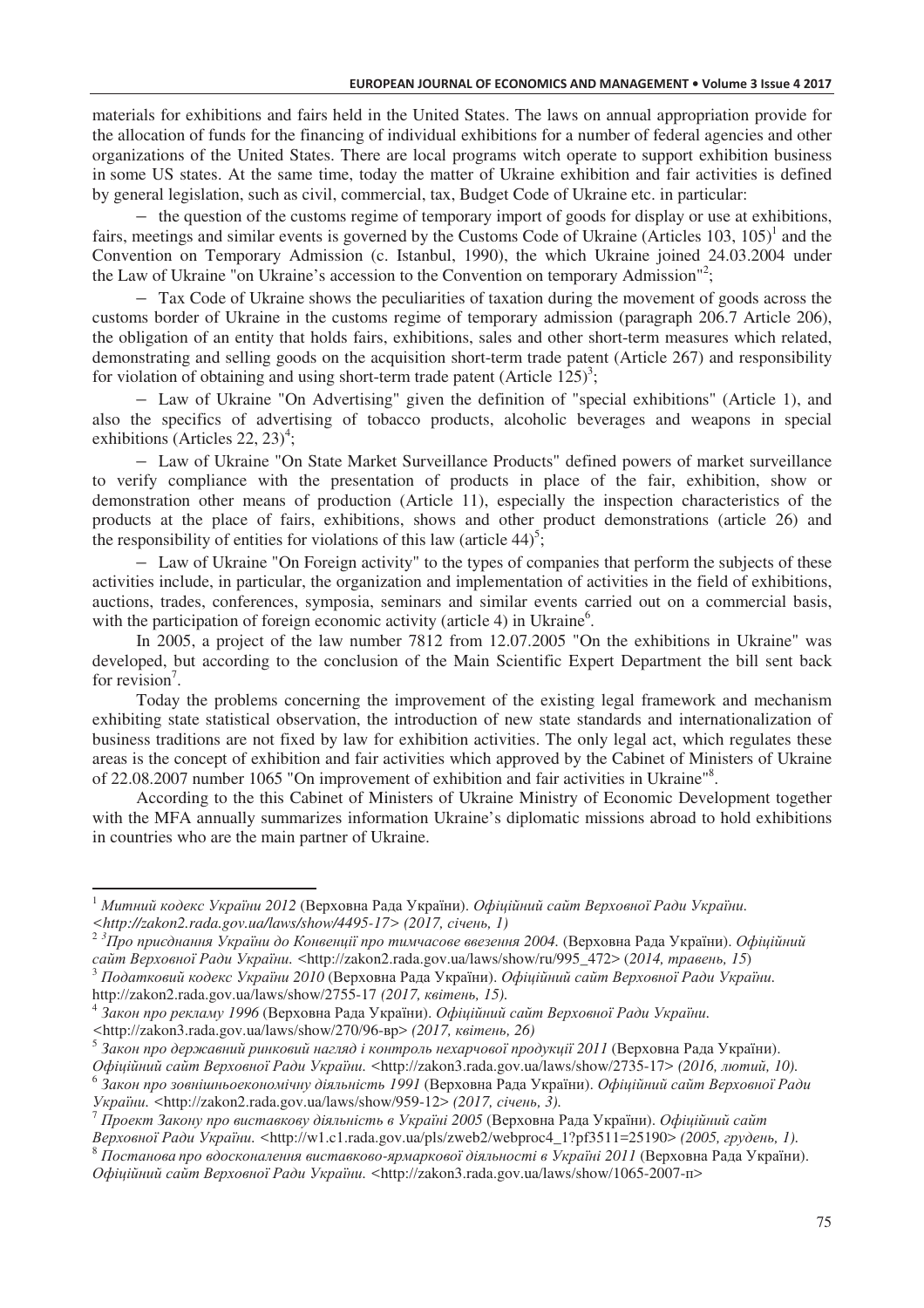Also, the Ministry of Economic Development on the basis of proposals of central executive agencies annually develops a draft of Cabinet of Ministers of Ukraine "On ensuring the participation of local entities in international exhibitions and fairs," which approved the list of international exhibitions and fairs held abroad, with partial funding expenses from the state budget of Ukraine. The said order is the legal basis for providing indirect financial support to local entities participating in international exhibitions and fairs in the framework of the Ukraine national exhibitions, organized by the central agencies of executive power.

In particular, business entities, members of national expositions Ukraine are provided by gratis exhibition space, facilities, equipment, furniture, automobile and other technical means, customs clearance and transportation of exhibition goods, including information regarding the participants in the official exhibition catalog (according to the order of the Ministry of Economy 04.06.2009 number 546 (as amended on 15.11.2011 number 222) "On approval of Recommendations on exhibitions and fairs in Ukraine and the Ukraine national expositions at international exhibitions and fairs abroad partial financing costs from the state and local budgets allocated for exhibition and fair activities")<sup>1</sup>.

State support in Ukraine provides social and political significance, the level and scale of the exhibition and its events is the basis for complex tasks, a way of discussing corporate problems, contributing to the development of state policies aimed at supporting and stimulating presented in the exhibition industry. General criteria of exhibitions in Fig. 2.



**Fig. 2. General criteria for the organization and holding of exhibitions** (elaborated by authors)

The world system of state support of exhibition activity is one of the priorities of the state policy in appropriate areas: support for the exhibition business as a branch of the economy; support for national producers; support for individual exhibitions in the country and abroad<sup>2</sup>.

The results of the Ukrainian exhibitions abroad the participants are signed agreements of intent on cooperation in different sectors, as well as negotiations with potential contractors.

The organization of national exhibitions of Ukraine in international exhibitions and fairs abroad promotes domestic products to foreign markets, attract foreign investment, introduction of new technologies, a positive image of Ukraine among investors, informing the international community about the national economic potential and attractive investment environment, promotion of tourism and recreation building, strengthening humanitarian contacts and more.

However, in recent years we can see reduction in annual exhibitions and fairs that are held abroad. Thus, in 2013, was held 7 events 2 times less in comparison with the year 2012, 2012 – 14 out of 18 planned, in  $2011 - 14$  out of 28 planned.

 $^1$  Наказ Про затвердження Рекомендацій з питань проведення виставок і ярмарків в Україні та організації національних експозицій України на міжнародних виставках і ярмарках за кордоном з частковим фінансуванням витрат за рахунок коштів державного та місцевих бюджетів, які спрямовуються на ви*ставково-ярмаркову діяльність 2009* (Міністерство економічного розвитку та торгівлі України). *Офіційний* 

сайт Міністерства економічного розвитку та торгівлі України. *<*www.me.gov.ua/Documents/Download?id=5fc3ffa0-3238-4753-be93...*>*

 $^2$  Кирилко, Н.М. (2007). Проблеми формування регіональної політики збалансованого розвитку. Аналіз проблем щодо удосконалення нормативно-правових актів виставкової діяльності. *Економіка України: 
,* 399-405.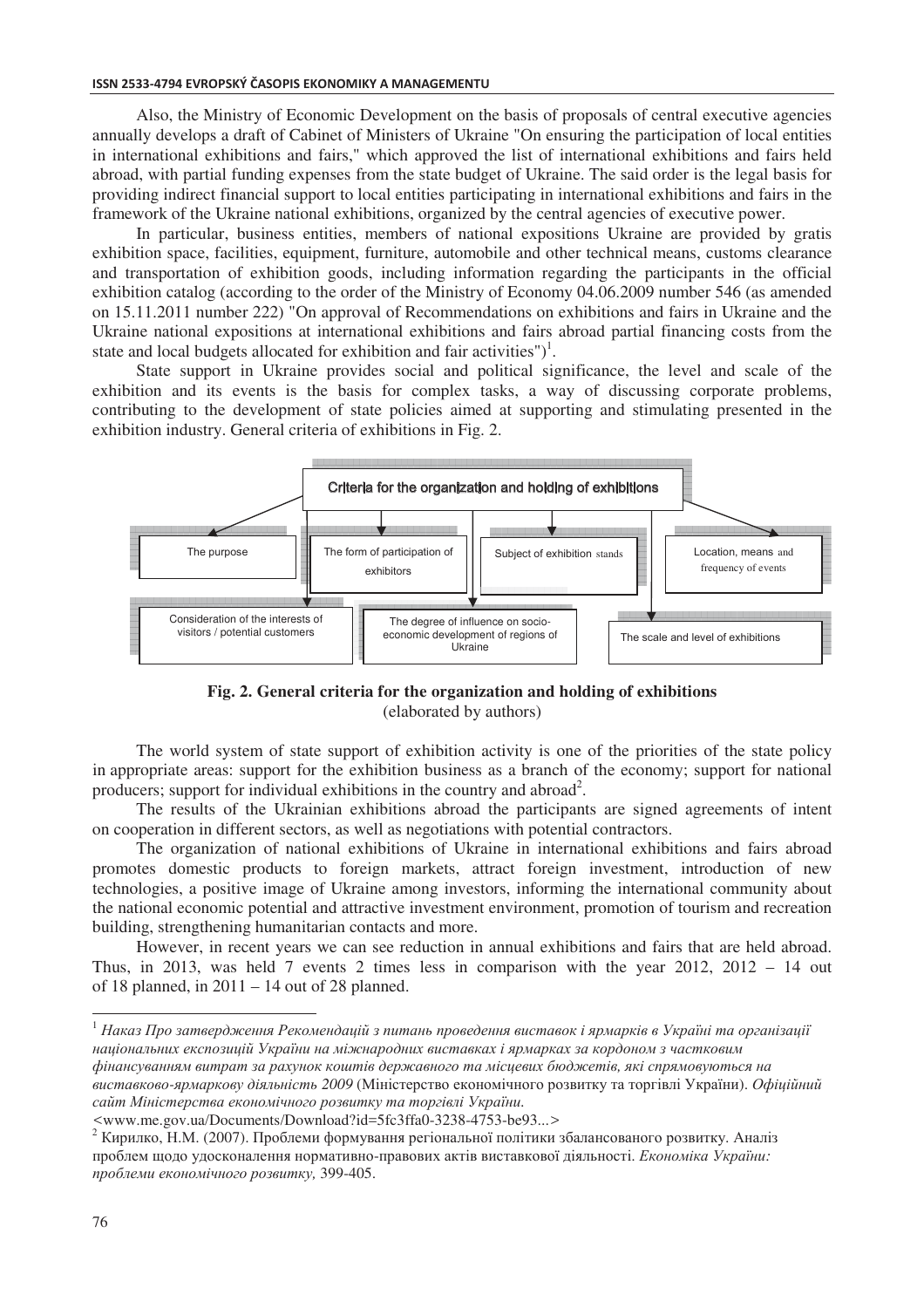The said reduction is associated with a decrease in funding exhibition and fair activities, in 2013 the actual cost of 0.5 million UAH lower target, in 2012 – less than 3 million 256 thousand UAH, in 2011 – less than 1 million 850 thousand UAH. The amount of actual expenditure in 2013 less than 832.6 thousand UAH compared to the year of 2012 and 1 million 137 thousand UAH less than in 2011.

Since 2014 state subsidies to local entities participating in international exhibitions and fairs is not carried out, due to lack of funding by the legislature.

Annually Economic Development develops "on approval of the list of exhibitions that take place in Ukraine, which provided is have the status of international and national" in order to provide information of public support exhibitions and fairs held in Ukraine, promote the popularization and development of exhibition and fair activities in Ukraine, namely greater involvement of Ukrainian and foreign companies to participate in international exhibitions and fairs in Ukraine, raising the image of national exhibitions and fairs abroad.

In the light of the above, we can conclude that today the current legal framework in the field of exhibition and fair activities in Ukraine can not effectively implement certain functions of economic development. Exhibition and fair activities in Ukraine has a number of outstanding issues, namely: no legislation that will establish universal rules in the field of exhibition and fair activities, including in accordance with general principles of EU law; no priorities and directions of realization of exhibition and fair activities in Ukraine and abroad on the basis of sectoral and geographical factors; not implemented international standards in the field of exhibition and fair activities; not designed forms, procedures and mechanisms of state support for the organization of exhibitions of products of priority sectors of the national economy at national and international events; not distributed powers of the executive in that area; no procedure for preparation, organization and financing of Ukraine's participation in exhibitions, which are regulated by the International Bureau of Exhibitions.

In view of the above, we can conclude that there is a need to introduce an effective mechanism of exhibition and fair activities in Ukraine in accordance with international norms, practices and standards through the development of appropriate legislation.

**Conclusions and further research.** Analysis of the current state of exhibition and fair activities in Ukraine shows that today there are a number of factors that hinder the development of this sphere. These factors include: first, inadequate regulatory legal framework, including the need to accelerate completion and timing of the adoption of the Law "On exhibitions in Ukraine", which will be one of the most major regulations.

Second, no formation of conceptual apparatus on exhibition activity slows organizing exhibitions and fairs and thirdly, there are problems of institutional support of exhibition and fair activities.

The aforementioned gaps in legislation make it impossible to create specific approaches for the effective implementation of exhibition and fair activities in Ukraine, providing state support to domestic producers and subjects exhibiting and hinder the development of exhibition and fair areas in Ukraine as a whole.

**Discussion.** In previous studies the authors analyzed the legal aspects of exhibition activity. The authors considered sources of information support of statistical study of exhibition activity in Ukraine. Regulatory support in the exhibition area is not complete and needs constant review and updating. The authors emphasize that the adoption of effective administrative decisions on legal issues is possible only under conditions of constant analysis and control of exhibition activity. Thus, the direction of further researches of that problem involves determining the structural changes in the formation of regulations on exhibition activities.

## $References:$

1. Aleksandrova, N., Sorokyna, E., Fylonenko, Y. (2001). *Vystavo>nj menedžment. Texnolohyja orhanyzacyy y reklamno ynformacyonnoho soprovoždenyja vystavok y konferencij* [The exhibition management. The Technology of the organization in the advertising – information support of the exhibitions and conferences], 384 [in Russian]. 2. Gryshchenko, I.M., Krakhmalyova, N.A. (2006). Rynkovi aspekty vystavkovoji dijal'nosti v Ukrajini

na sučasnomu etapi [Market aspects of exhibition activity in Ukraine on modern stage]. *Aktualni problemy ekonomiky* [Actual problems of economics], *no 9,* 113-119 [in Ukrainian].

<sup>3.</sup> Goncharov, Y.V. (2009). Rozvytku haluzi – naukove pidgruntja! [Development of the industry – scientific basis!]. *Visnyk KNUTD* [Bulletin of KNUTD], *no 2. (46),* 98-104 [in Ukrainian].

<sup>4.</sup> Gusev, EB., Prokudin, V.A., Salaschenko, A.G. (2005). *Vystavočnaja dejatelnost v Rossyy y za rubežom* [Exhibition activity in Russia and abroad]. Moscow, 516 [in Russian].